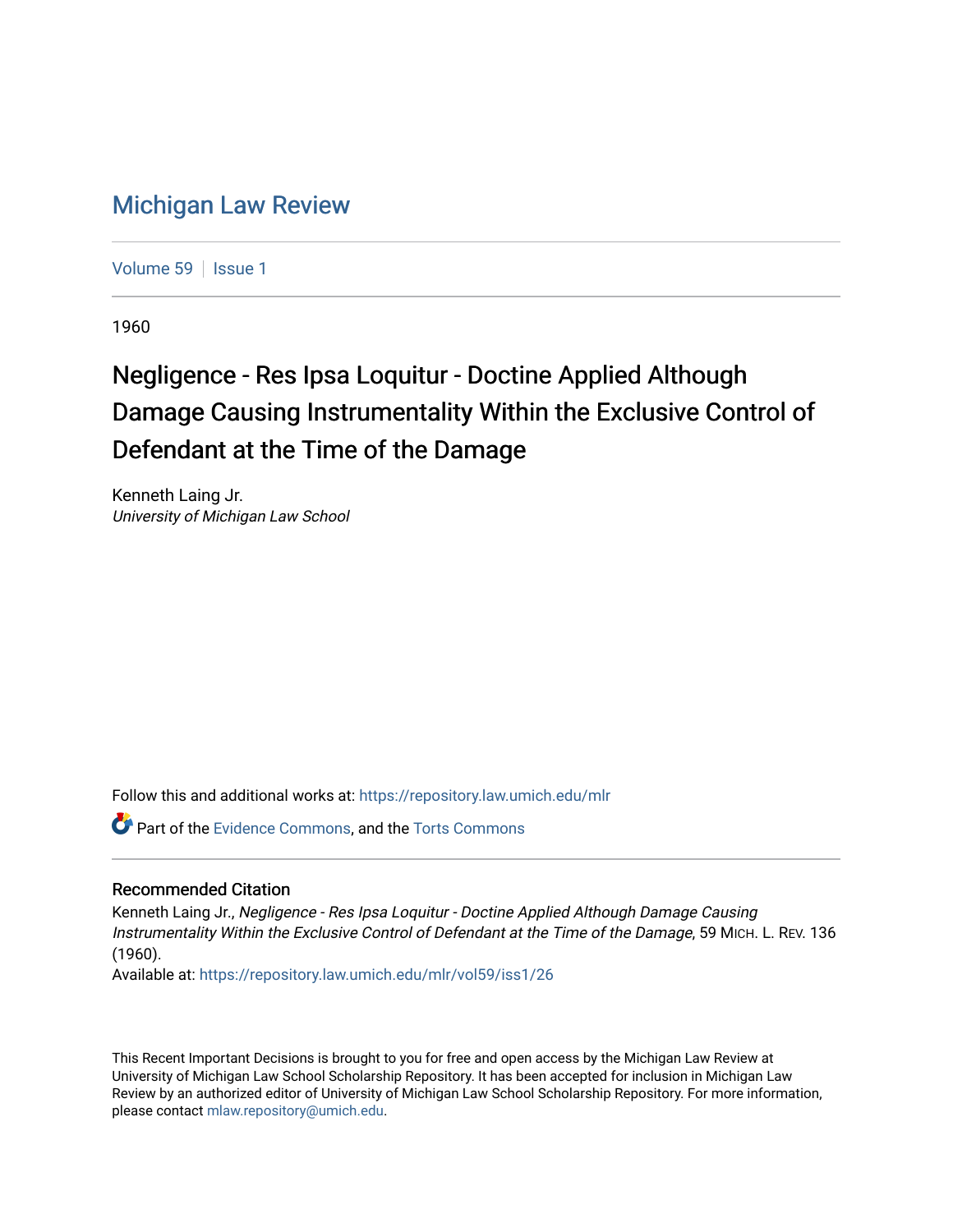NEGLIGENCE - RES IPSA LOQUITUR - DOCTRINE APPLIED ALTHOUGH DAMAGE CAUSING INSTRUMENTALITY WITHIN THE EXCLUSIVE CONTROL OF DEFENDANT AT THE TIME OF THE DAMAGE - Seven months after defendant had installed a washbowl in a bathroom in plaintiff's house, the house was damaged by water when one of the pipes became disconnected from a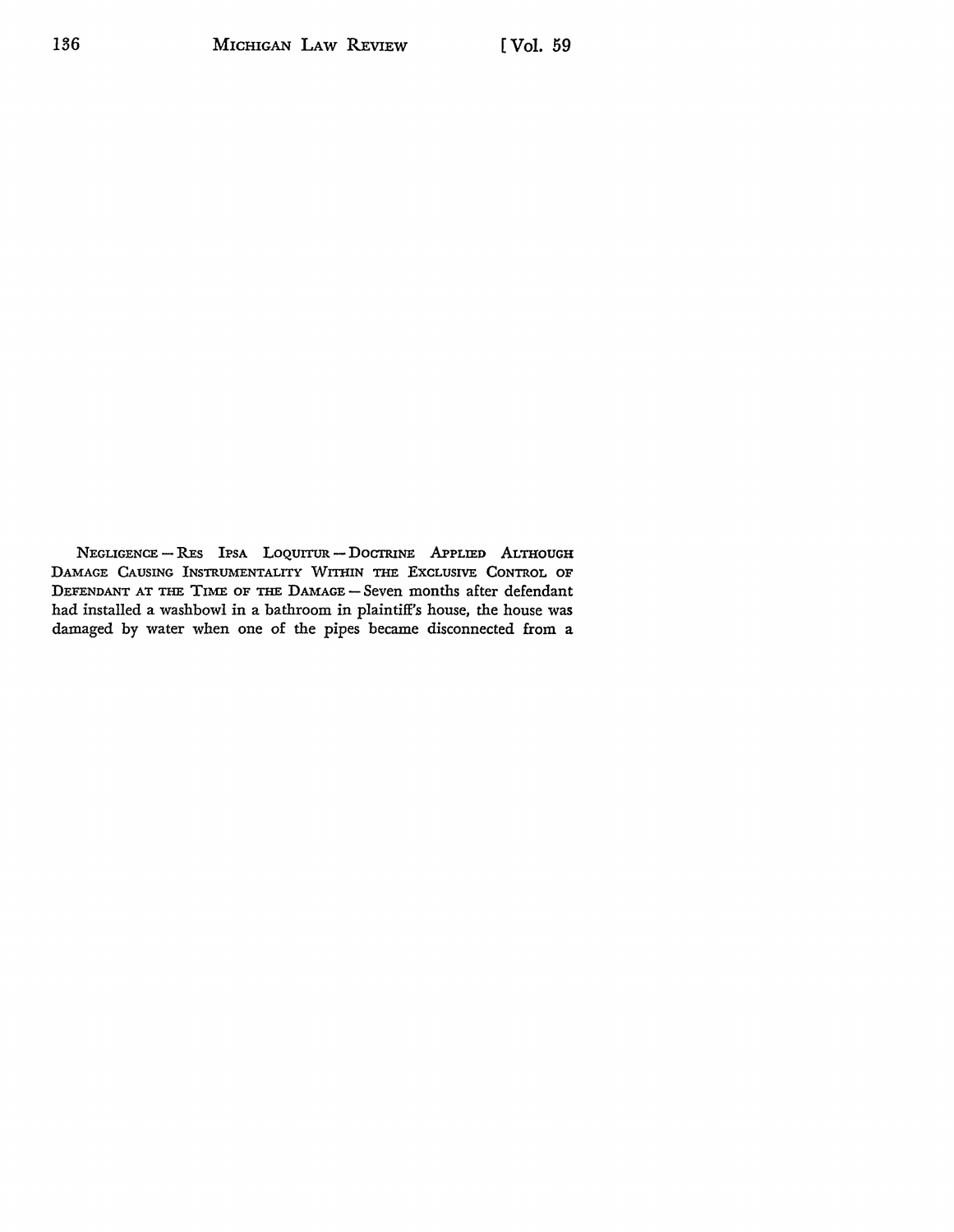faucet. During the two weeks immediately prior to the damage the house was unoccupied, but inspections were made every two or three days by plaintiff's employee. Plaintiff sued defendant to recover for the damage caused by defendant's alleged negligence in connecting the water pipe to the washbowl. In a trial to the court, the evidence tended to eliminate other possible causes of the disconnection, such as rough use or manufacturing fault. The trial judge gave judgment for the plaintiff, relying upon the doctrine of *res ipsa loquitur.* On appeal, *held,* affirmed. Proof of defendant's control of the damage causing instrumentality at the time of the alleged negligence will suffice to invoke the doctrine of *res ipsa loquitur* if the plaintiff reasonably eliminates other possible intervening causes of the damage. *Rinkel v. Lee's Plumbing & Heating Co.,* 99 N.W. 2d 779 (Minn. 1959).

The doctrine of *res ipsa loquitur* as a rule of evidence<sup>1</sup> permits an inference2 of negligence which ordinarily places on the defendant the burden of explaining the injury and rebutting the inference. Application of the doctrine is usually restricted to cases in which the defendant at the time of damage is in the exclusive control of the instrumentality causing the injury.<sup>3</sup> However, in the principal case the court applied the doctrine although defendant had not been in control of the disconnected pipe for more than seven months. Reasoning from its assumption that the question of when the doctrine should be invoked is actually a question of how justice would be most practically and fairly administered,<sup>4</sup> the court held the doctrine applicable if defendant was in exclusive control of the pipe at the time of the alleged negligence.<sup>5</sup>

The application of the doctrine of *res ipsa loquitur* is justified when all the usual prerequisites<sup>6</sup> are present because logic and common experience then indicate that defendant is negligent. The burden of rebutting the

2 A minority of courts hold that the doctrine shifts the burden of going forward with evidence; two or three regard it as shifting the burden of proof. See generally PROSSER, TORTS §43 (2d ed. 1955); Prosser, *The Procedural Effect of Res Ipsa Loquitur,* 20 MINN. L. REv. 241 (1936).

3 See PROSSER, TORTS §42 (2d ed. 1955); 9 WIGMORE, EVIDENCE §2509 (3d ed. (1940). <sup>4</sup>Principal case at 782.

<sup>5</sup>The court cites as precedent: Peterson v. Minnesota Power &: Light Co., 207 Minn. 387, 291 N.W. 705 (1940) (injury following fifteen days of normal use after installation of stove by defendant, defendant also in control of the electric power which might have caused the injury); Saunders v. Walker, 229 La. 426, 86 So.2d 89 (1956) (damage four months after repair of an air conditioning unit). See also Ryan v. Zweck-Wollenberg Co., 266 Wis. 630, 64 N.W.2d 226 (1954) (injury involving sealed unit in refrigerator nearly three years after purchase). *But compare* Bluett v. Eli Skating Club, 133 Conn. 99, 48 A.2d 557 (1946) (plaintiff injured while roller skating a few minutes after skate adjusted by defendant).

<sup>6</sup>In addition to the exclusive control requirement it is usually said that the injury must be a kind which does not ordinarily occur unless someone was negligent, and that the injury must not be due to any voluntary act of plaintiff. See generally PROSSER, TORTS §42 (2d ed. 1955); 9 WIGMORE, EVIDENCE §2509 (3d ed. 1940).

l See PRossER, TORTS §42 (2d ed. 1955); 9 WIGMORE, EVIDENCE §2509 (3d ed. 1940).